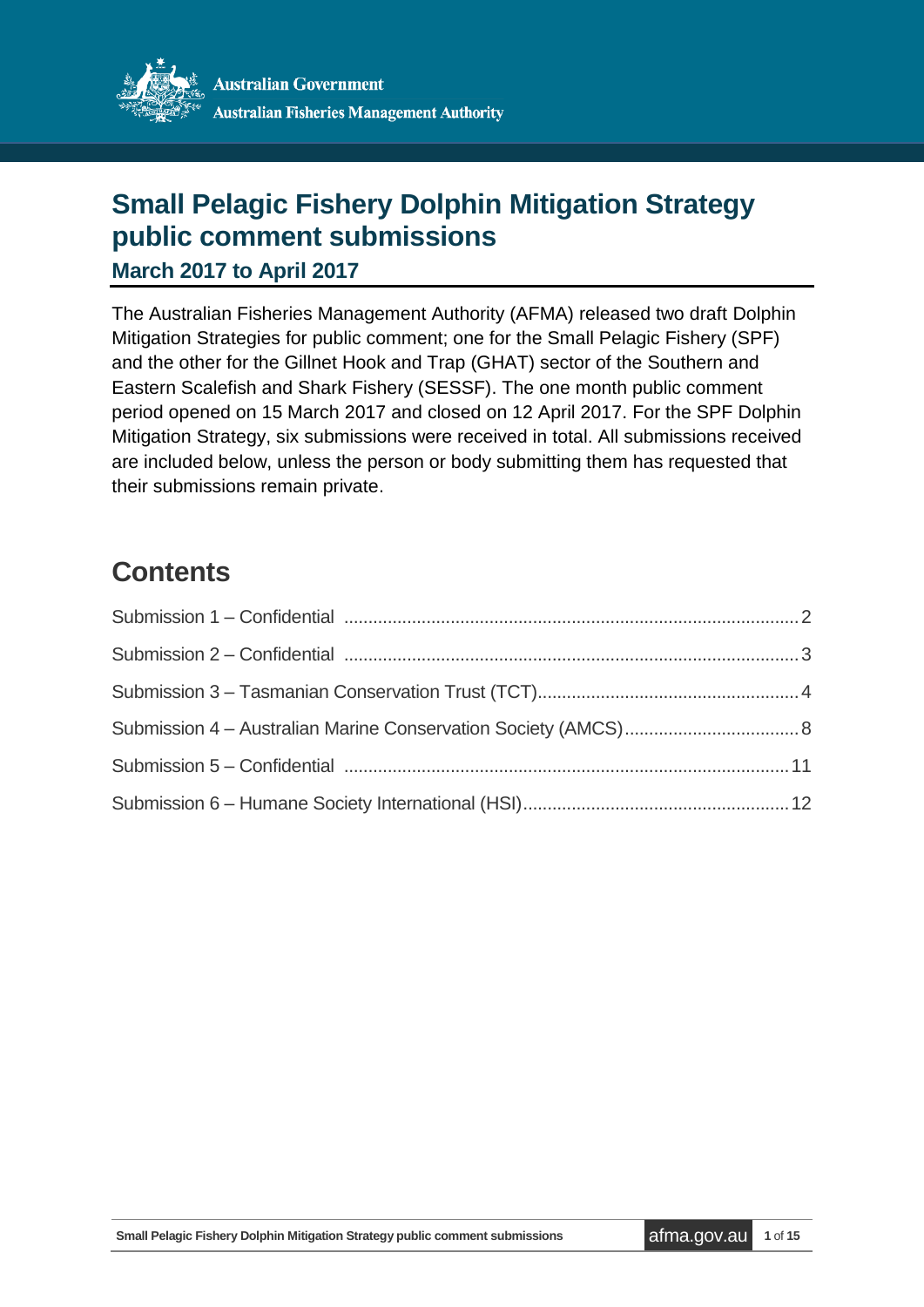# <span id="page-1-0"></span>**Submission 1 – Confidential**

CONFIDENTIAL – Did not agree to submission being made public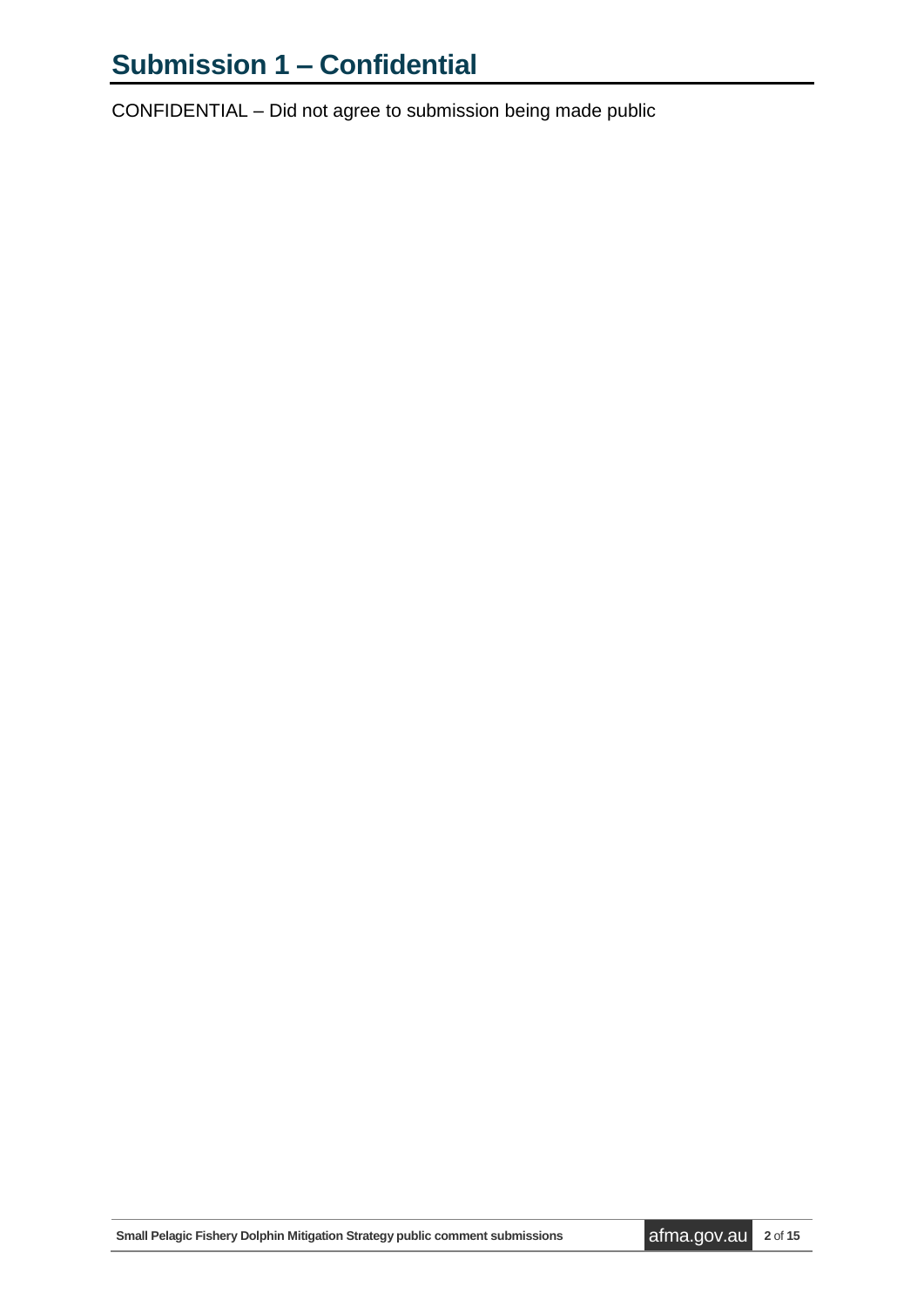# <span id="page-2-0"></span>**Submission 2 – Confidential**

CONFIDENTIAL – Did not agree to submission being made public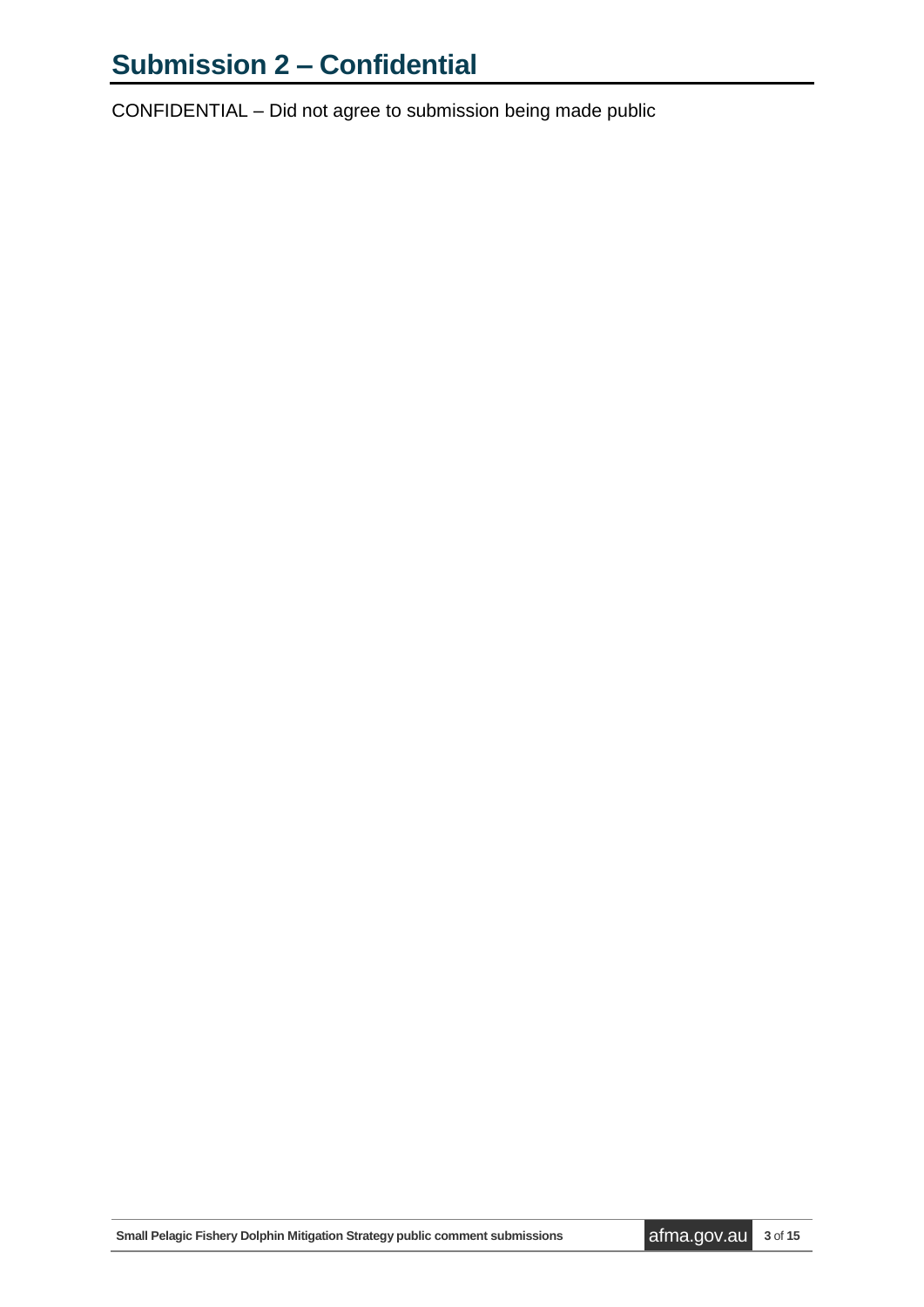# <span id="page-3-0"></span>**Submission 3 – Tasmanian Conservation Trust (TCT)**

Date received: Tuesday 11 April 2017

Jon Bryan

Tasmanian Conservation Trust

#### **Webform**

#### **Acknowledgement and consent:**

• I agree to my submission being made public, including my name and organisation as the author of this submission.

#### **1. Objectives of the Small Pelagic Fishery (SPF) Dolphin Strategy.**

#### Comments and feedback

There should be an objective that states that the Small Pelagic Fishery (SPF) will aim to cause no deaths of dolphins. All possible steps should be taken to ensure that this fishery will not kill dolphins. Animal welfare considerations alone justify this approach and ecologically sustainable development is not relevant. It is not acceptable to operate a fishery where there is the expectation that dolphins will be drowned or crushed or injured or killed in fishing gear as an expected outcome. Recent history has shown that AFMA has been attempted to normalize dolphin deaths in the SPF and this should be stopped before it is taken any further.

Ecologically sustainable development should also be considered as part of the Draft Small Pelagic Fishery Dolphin Mitigation Strategy Minimising dolphin interactions in the Small Pelagic Fishery. Unfortunately, this document does not even mention the two dolphin populations that may be impacted by this fishery: inshore populations of bottlenose dolphins and the recently discovered Burrunan dolphin, Tursiops australis. The Burrunan dolphin is of particular concern. This species was recently described in 2011 and is only found in southeast Australia waters. These dolphins are easily confused with bottlenose dolphins, Tursiops truncatus. The total population appears to be very small and could be threatened even by low fishing mortalities. There is currently no requirement for the species of dolphins killed by the SPF to be positively identified. There needs to be a requirement for at least photos and tissue samples of dead animals to be retained and made available for public scrutiny to allow positive identifications to occur. Under current and proposed management arrangements for the SPF, the extinction of the Burranan dolphin could occur because of the SPF without any warning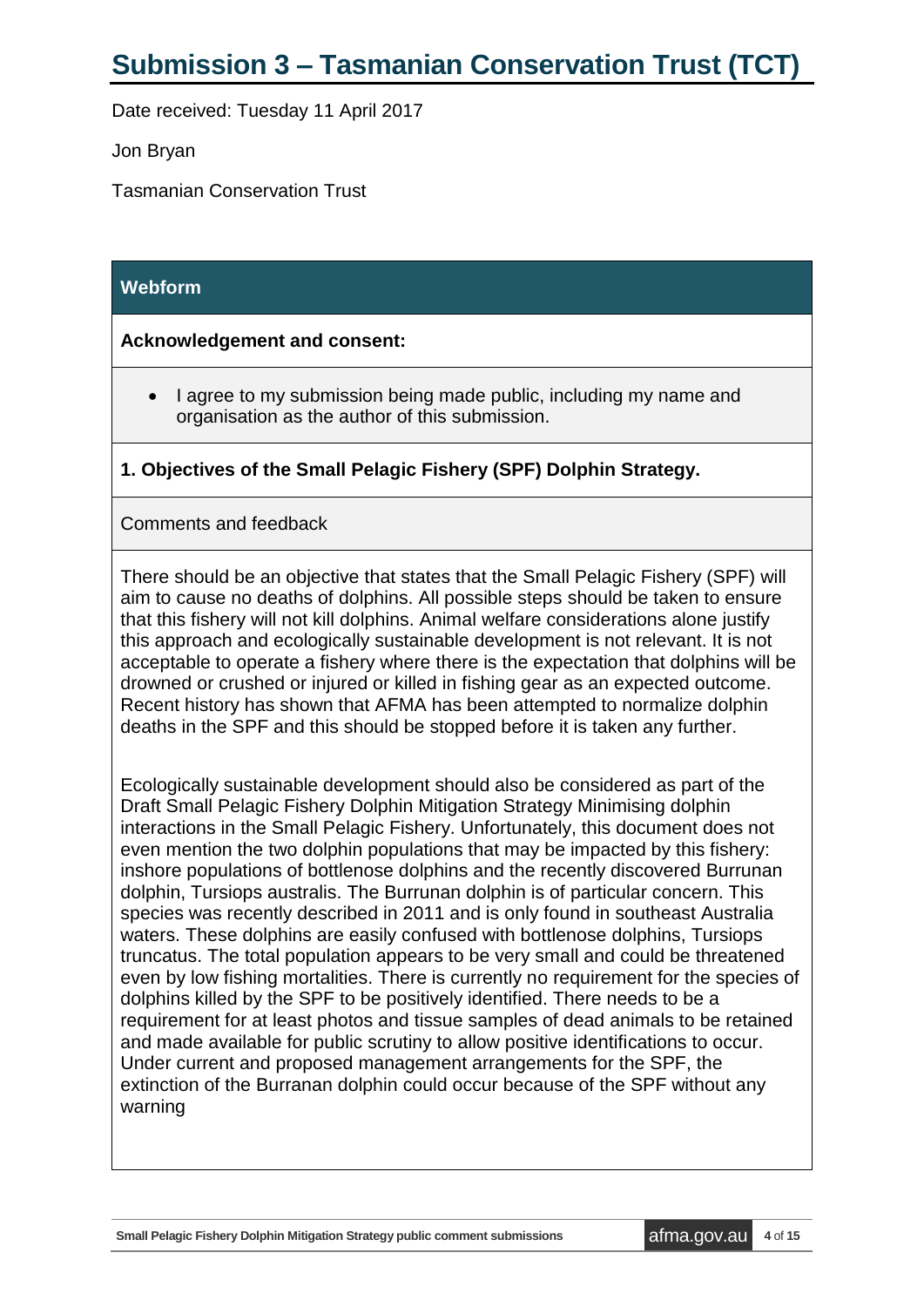## **2. Rules for trawling operations within the fishery.**

#### Comments and feedback

The risk of unwanted dolphin interactions (see comments below about the meaning of "interaction") up to and including dolphin deaths is greatly increased during night fishing. Night fishing should be prohibited in the SPF.

The Draft Small Pelagic Fishery Dolphin Mitigation Strategy states in Section 3 that "Underpinning the SPF Strategy will be independent monitoring of dolphin (and other protected species) bycatch". This is a worthy sentiment but meaningless unless details about how it is to be implemented are provided. Given the unacceptable history of repeated marine mammal deaths and the likely death of at least one whale shark because of the operation of the SPF there is a clear need to ensure that there is independent monitoring of the SPF. There should be 100% coverage of all SPF fishing operations by independent observers as well as 100% video monitoring of all deck operations, at least until stakeholders such as conservation groups and independent marine scientists are satisfied that the fishery is not killing dolphins on a regular basis. Video and other records should be made available to the public as soon as practically possible in the interests of transparency.

It should be noted that the use of excluder devices has regularly been touted as a way to prevent trawl gear killing seals and dolphins and have been a requirement in the Vessel Management Plans for the Geelong Star, despite the lack of evidence to support the notion that they prevent dolphin deaths or don't simply injure and/or dump dead dolphins into the ocean before they are brought to the surface where they can be observed. It is therefore strange that excluder devices are not mentioned in this Draft Small Pelagic Fishery Dolphin Mitigation Strategy.

These must be used, but with the additional requirement that fishing only occurs during daytime and that there is 100% underwater video monitoring of the excluder device. The use and operation of excluder devices should be monitored and this requirement amended if evidence becomes available.

#### **3. Performance criteria and management reponses.**

#### Comments and feedback

Any dolphin death occurring because of a fishing operation in the SPF should require an immediate cessation of fishing by the vessel involved its immediate return to port. The vessel operator and licence holder/s should be excluded from the fishery for 6 months. A review of the death should be carried out by an independent panel that includes scientists with relevant expertise and who are independent from AFMA and other relevant stakeholders including animal welfare groups and conservation groups. This panel should be set up by AFMA as soon as possible.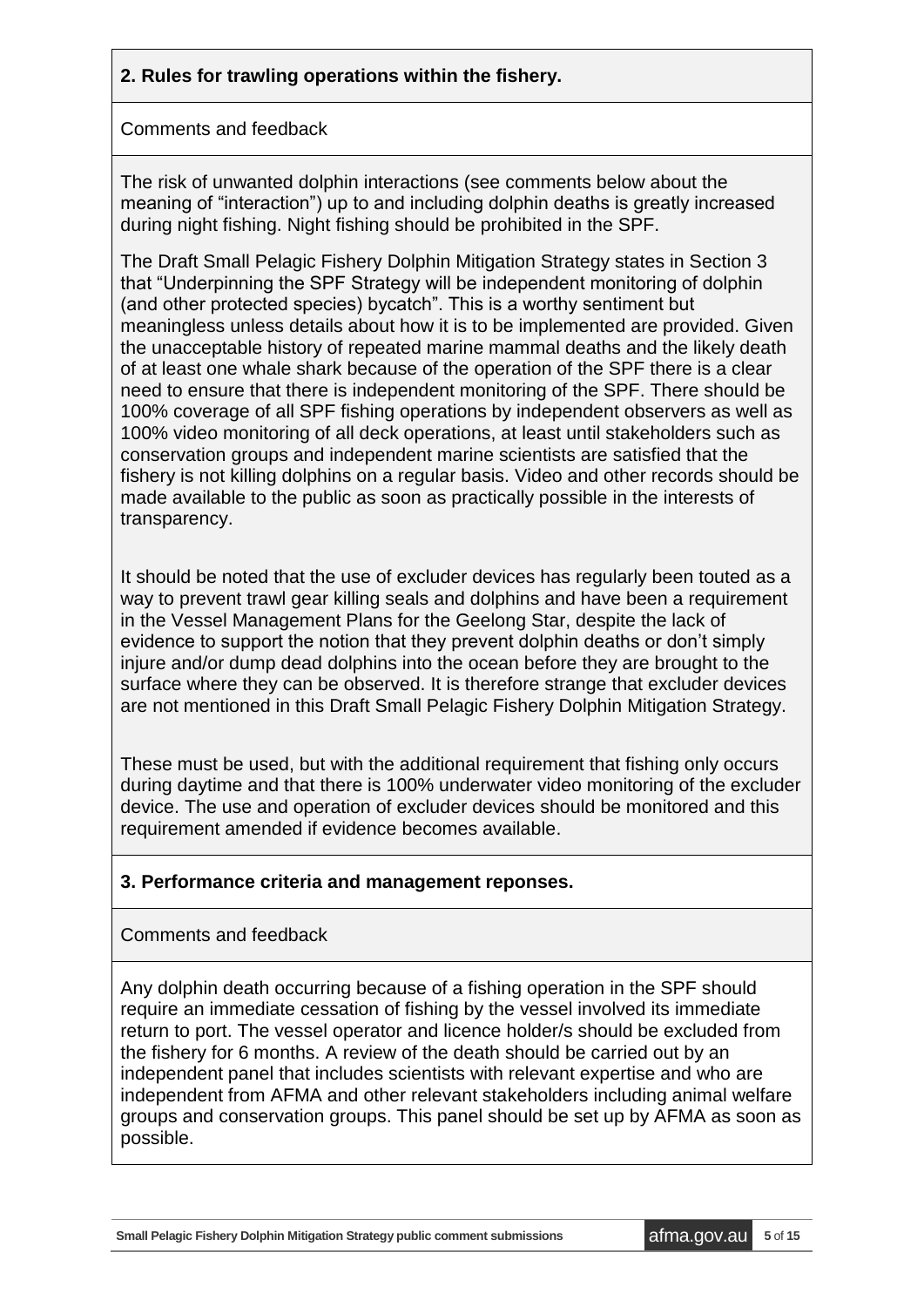Mitigation measures should be implemented if necessary before licence holders and/or fishing vessels are permitted to operate in the SPF again.

### **4. Review and performance of the strategy**

Comments and feedback

Section 4 indicates that SPF Strategy will be reviewed after 12 months but later in Section 5 it is stated that AFMA has used six months as the review period. This should be clarified.

The strategy should be reviewed every 6 months and at data collected for at least 3 years to take into account the seasonal variations that can be expected to occur.

#### **5. Any other additional comments. If possible please specify the section in the Strategy the comments are related to.**

Comments and feedback

Pair trawling should not be permitted in the SPF due to the increased speed of vessels during fishing operations and the resultant greatly increased threat to dolphins and other protected species.

The term "interaction" is not explicitly defined in the document Draft Small Pelagic Fishery Dolphin Mitigation Strategy. Is "interaction" a euphemism for dolphin deaths used to disguise dolphin kills?

Dictionary definitions of "interaction" include "an occasion when two or more people or things communicate with or react to each other" [\(http://dictionary.cambridge.org/dictionary/english/interaction\)](http://dictionary.cambridge.org/dictionary/english/interaction) or "mutual or reciprocal action or influence" [\(https://www.merriam-](https://www.merriam-webster.com/dictionary/interaction)

[webster.com/dictionary/interaction\)](https://www.merriam-webster.com/dictionary/interaction). These definitions appear to represent mainstream definitions. A casual reader might think that interactions are just that, relatively innocuous with little if any impact on the dolphins involved. However, given the history of dolphin deaths in the SPF and no other reference to dolphins being killed by the SPF, by the process of elimination it seems that interactions do actually mean deaths. Is AFMA so ashamed of the dolphin deaths associated with this fishery that it is trying to hide what is really going on?

There has been no formal assessment of population impacts by the SPF on any species of dolphin. Inshore populations of non-pelagic bottlenose dolphins and the Burrunan dolphin have been completely ignored. In the case of the Burrunan dolphin, which likely has a limited range and low population, additional mortalities caused by the SPF could result in a species extinction. AFMA does not even mention this species.

The lack of detail about monitoring and the failure to require adequate observer coverage and video monitoring of trawl gear underwater and deck operations

**Small Pelagic Fishery Dolphin Mitigation Strategy public comment submissions afma.gov.au** 6 of 15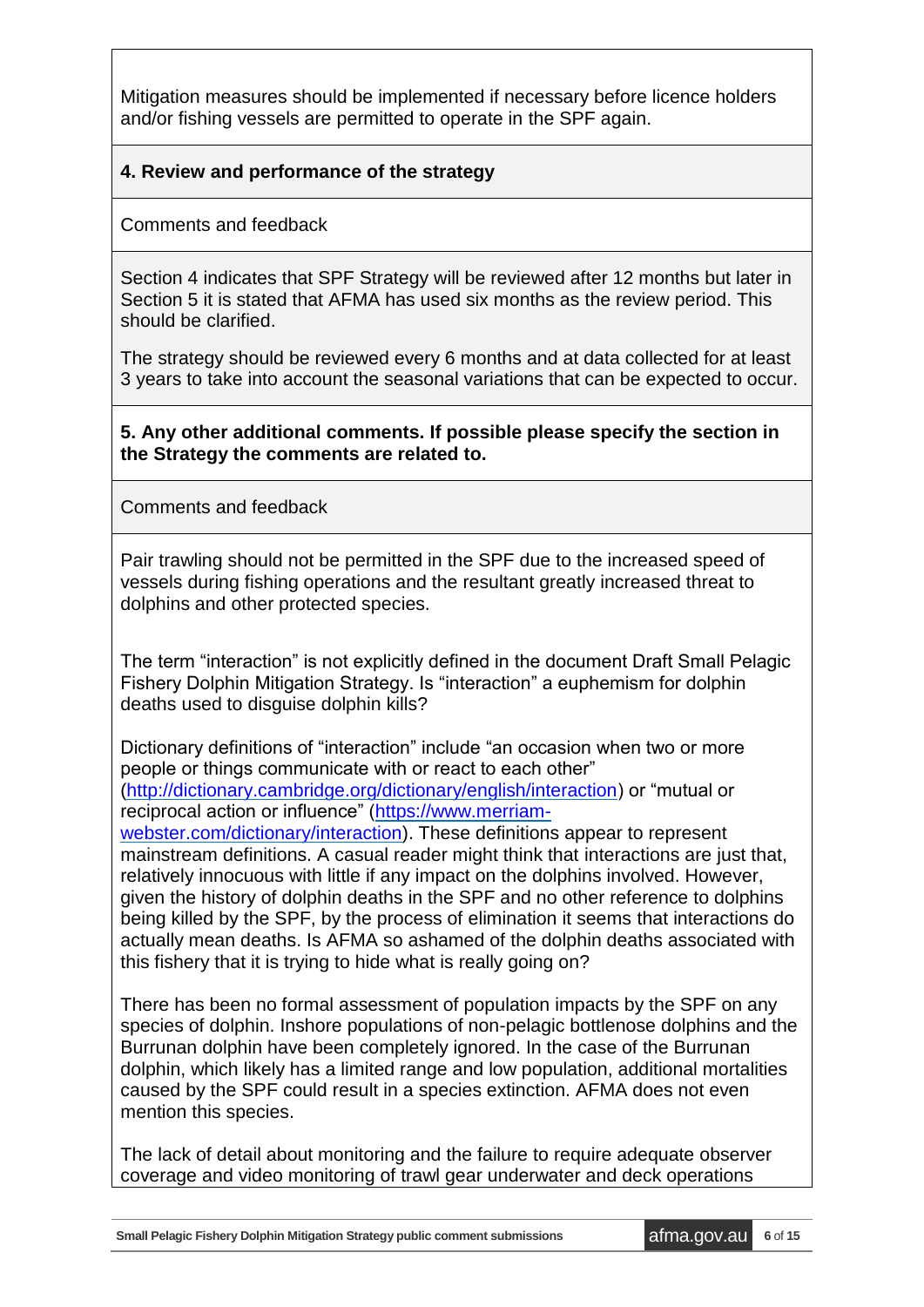means that dolphin deaths and/or "interactions" will be hidden from public scrutiny.

This strategy will not adequately protect dolphins from being killed by operators in the SPF and will continue to raise community antagonism towards a fishery that already has so many longstanding management problems and poses significant risks to recreational fisheries and the marine environment.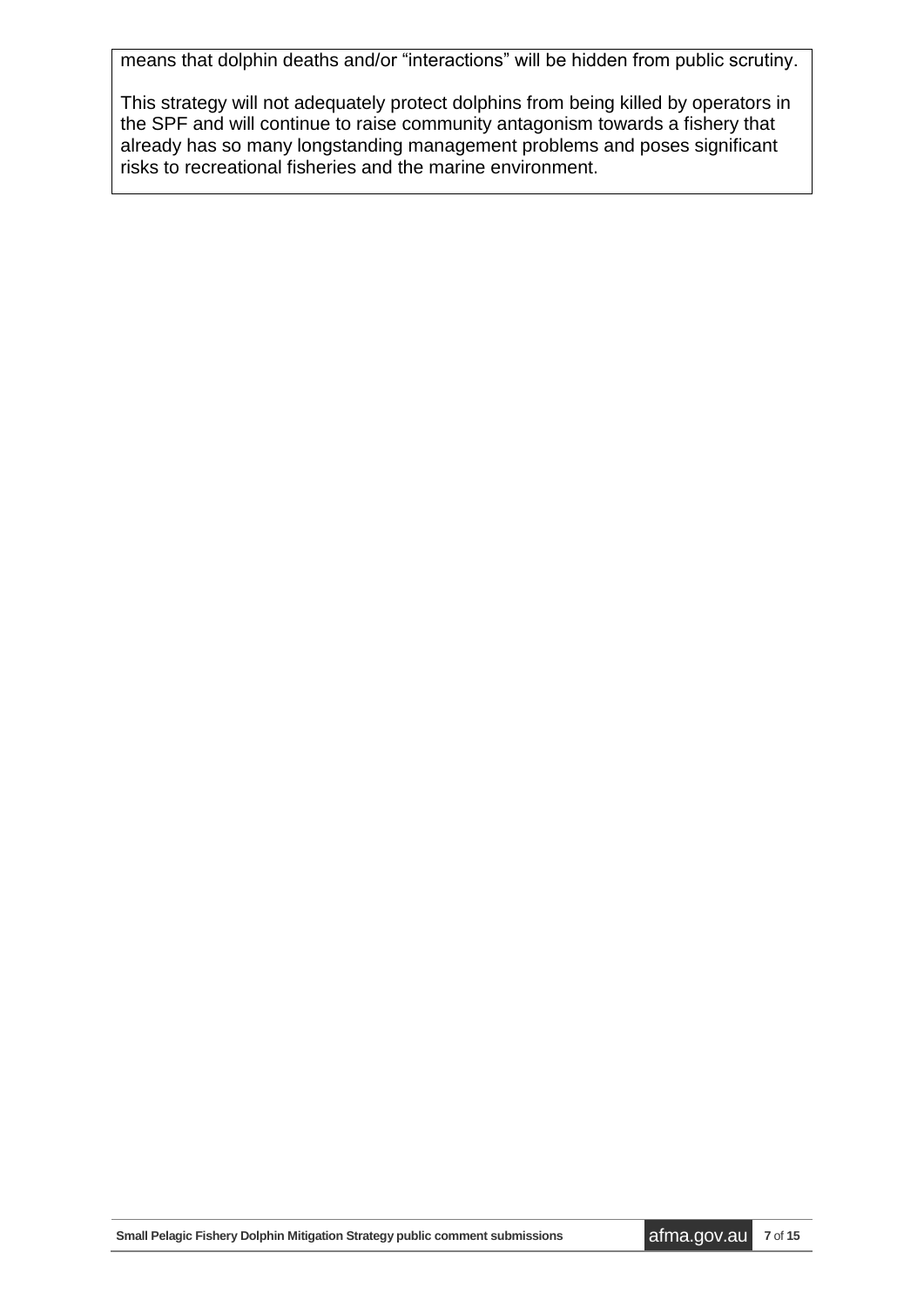# <span id="page-7-0"></span>**Submission 4 – Australian Marine Conservation Society (AMCS)**

Date Received: Tuesday 11 April 2017 Josh Coates Australian Marine Conservation Society

**Email** 

## **Re: Draft Small Pelagic Fishery Dolphin Mitigation Strategy**

Dear Dr Findlay,

The Australian Marine Conservation Society (AMCS) is an independent charity, staffed by a committed group of professional and passionate scientists, educators and advocates who have defended Australia's oceans for 50 years. We represent over 210,000 individuals and businesses from around Australia.

AMCS appreciates the opportunity to provide comments on the *Draft Small Pelagic Fishery Dolphin Mitigation Strategy* (the strategy). We have a long-standing interest in the management of the Small Pelagic Fishery (SPF), with a particular focus on marine mammal bycatch issues. Our objective remains to ensure dolphin bycatch in the fishery is reduced to as close to zero as possible.

We acknowledge that spatial closures triggered by dolphin mortalities in the SPF have been a positive step to reduce the impact of fishing on dolphins. However, marine mammal bycatch remains a concern in this fishery. The fundamental approach of this strategy should be to prevent dolphin deaths, rather than to simply to react to them when they occur.

## *Pair Trawling*

AMCS is concerned that the strategy covers pair trawling, which is not currently in use in the SPF. This is a form of fishing that comes at a considerable cost to marine mammals and is not supported by the Australian public.

If pair trawling is permitted, we would urge that a separate mitigation strategy is develop with public consultation with the implementation of more conservative measures, including (but not limited to) a cease fishing rule for any dolphin interaction, no night fishing, 100% observer coverage and development of a method for 100% in net video observer coverage.

#### *What is an interaction?*

The strategy fails to clearly define what is meant by "interaction". This definition should be clearly defined in the document and should include any contact with fishing gear, regardless of whether or not the dolphin is landed or entangled.

**Small Pelagic Fishery Dolphin Mitigation Strategy public comment submissions afma.gov.au** 8 of 15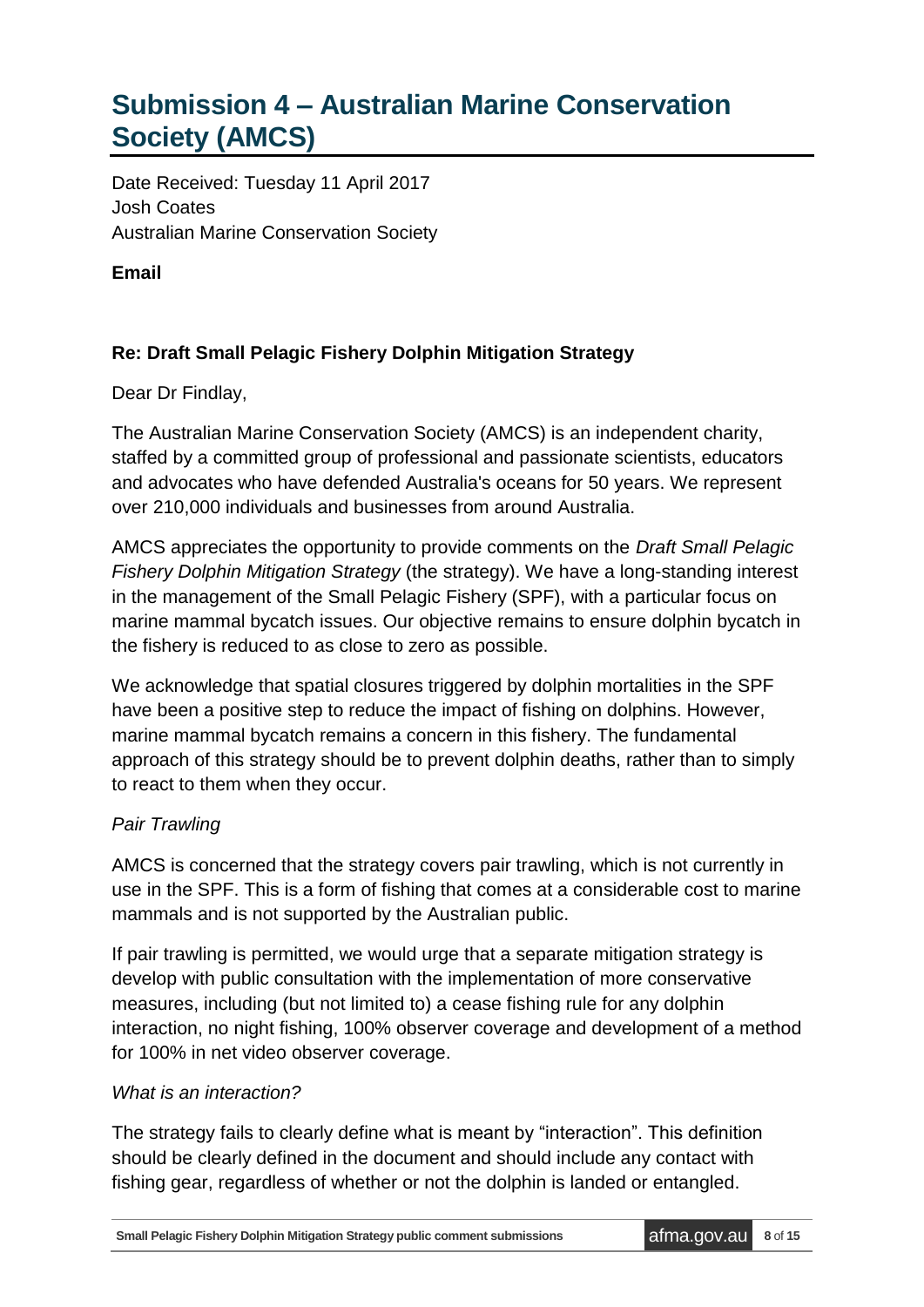#### *Reporting and monitoring*

AMCS believes that this fishery requires 100% underwater video monitoring, 100% video monitoring of deck operations and 100% observer coverage of all fishing operations.

### *Acceptable dolphin mortalities/ Performance measures (triggers)*

As the Performance Measures are related to fishing trips and gear sets within a review period, it is unclear what number of dolphin mortalities AFMA consider to be acceptable within a given timeframe. Without details regarding fishing effort in the fishery a total annual mortality cannot be calculated.

In line with our comments regarding the Gillnet Hook and Trap Fishery (GHaTF) Dolphin Mitigation Strategy, AMCS supports return to port provisions following dolphin interactions, but we remain concerned about the cumulative impact of allowing six dolphin deaths per review period per operator. We recommend a fisherywide trigger limit per review period to prevent excessive numbers of dolphin mortalities. This figure should be developed based on advice from researchers and academics with expertise in dolphin populations and natural mortality rates, as well as input from the Australian public to ensure the fishery has a social license to operate.

AMCS also supports a step-wise approach to managing the impact of fishing on dolphins, with an escalating management response following increased interactions. However, six dolphin mortalities in six months before the next management response cannot ensure dolphin populations are protected, especially in light of the absence of information on the dolphin abundances off southern Australia. We believe a more precautionary approach should be taken where the management response should be an exclusion from the fishery using gillnets for a six-month period, even if the operator has not exceeded the Maximum Interaction Rate in either of the previous two review periods. A mortality rate of six in a six-month period by a single operator is unacceptable and this should be clear to operators from the outset of implementation of the strategy.

Management measures previously in force mandated that if a single dolphin mortality occurs in any one of the seven SPF management zones, that respective zone will be closed for six months. This strategy represents a huge step backwards from that appropriate precautionary approach.

In the 2014 GHaTF Strategy, a move-on rule was included where if "one of more dolphins have been or are caught in a single gear set" the operator must "suspend fishing immediately, move operations by at least five nautical miles before recommencing fishing". This trigger is missing from the current draft strategy, and should be included. We would expect to see the move-on provision included in the finalised strategy as part of the 'Stop, Think Strategy'.

*Night fishing*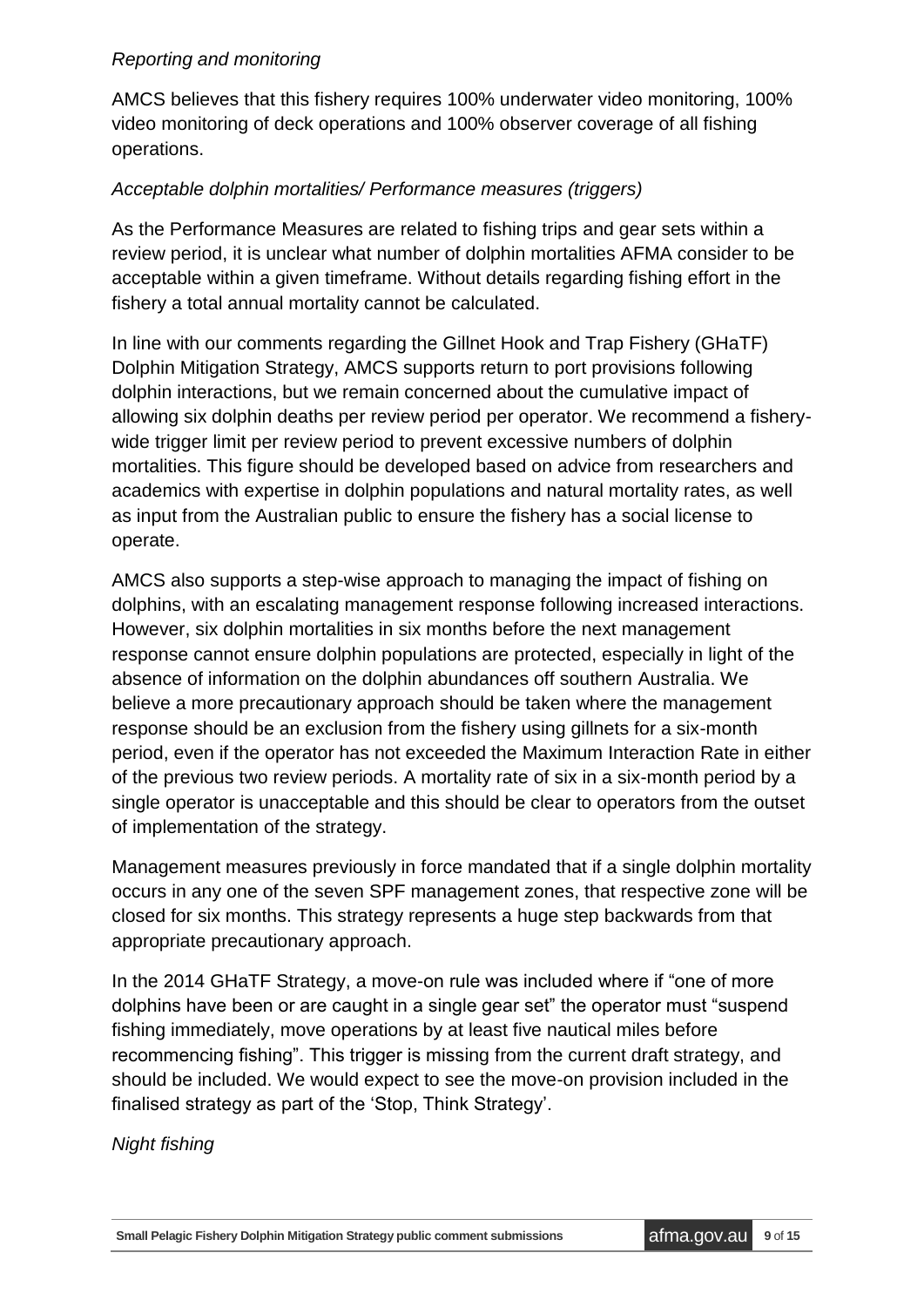Given the difficulties night fishing causes in identifying and preventing dolphin and other marine mammal interaction AMCS supports reinstatement of the ban of night fishing in this fishery as precautionary measure. As a minimum, a dolphin interaction should trigger a cessation of night fishing for the rest of the review period.

#### *Research Priorities*

As noted in our submission on the GHaTF strategy there is a lack of crucial information on dolphin populations and abundance off southern Australia. While the strategy acknowledges the data gaps, AMCS expects AFMA to work with other Government agencies to secure funding to provide the necessary information.

Should you have any questions or comments on the issues raised in this submission, please do not hesitate to contact Josh Coates, AMCS Fisheries and Sustainable Seafood Campaigner on

Yours sincerely,

Josh Coates Fisheries and sustainable seafood campaigner Australian Marine Conservation Society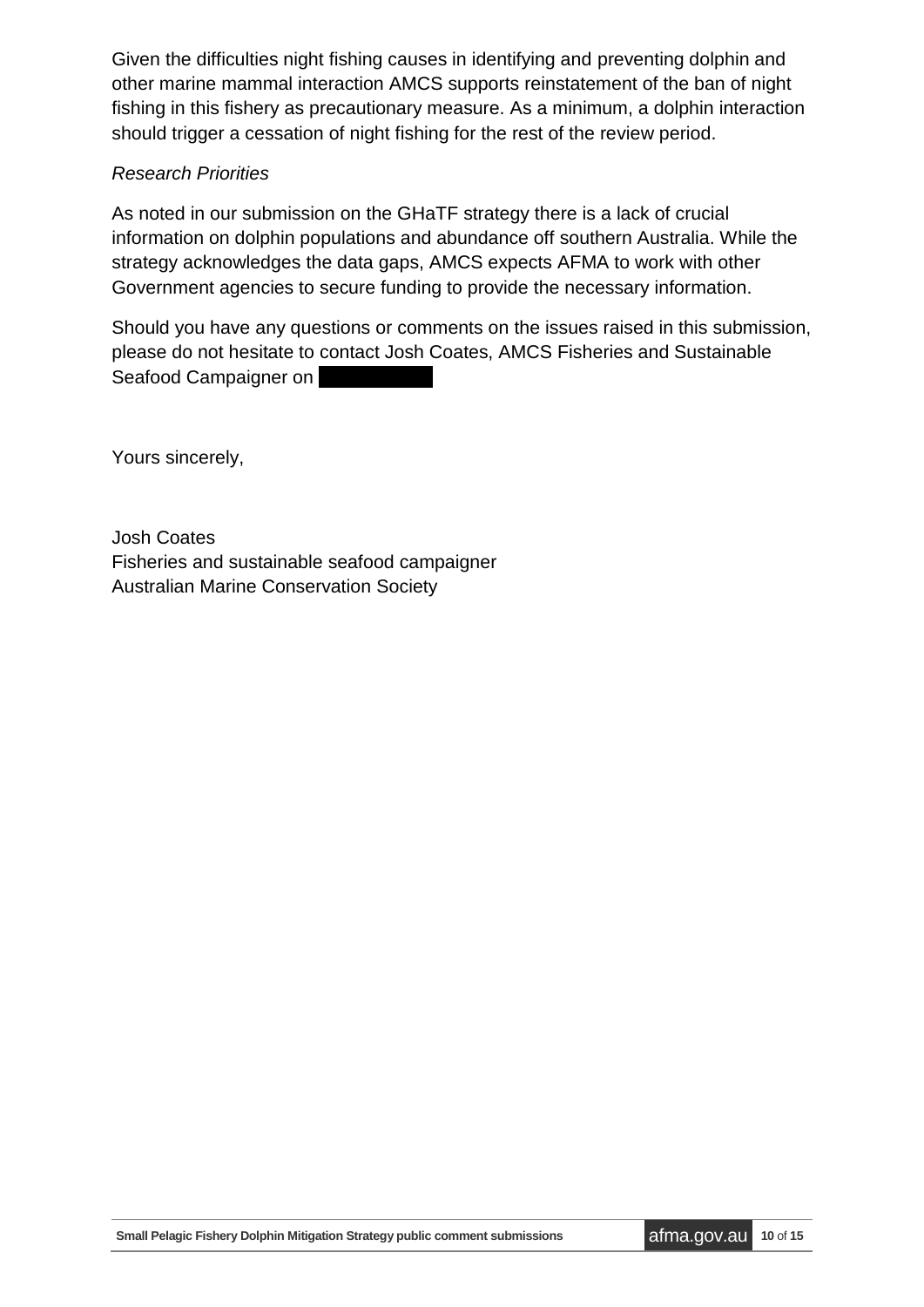# <span id="page-10-0"></span>**Submission 5 – Confidential**

CONFIDENTIAL – Did not agree to submission being made public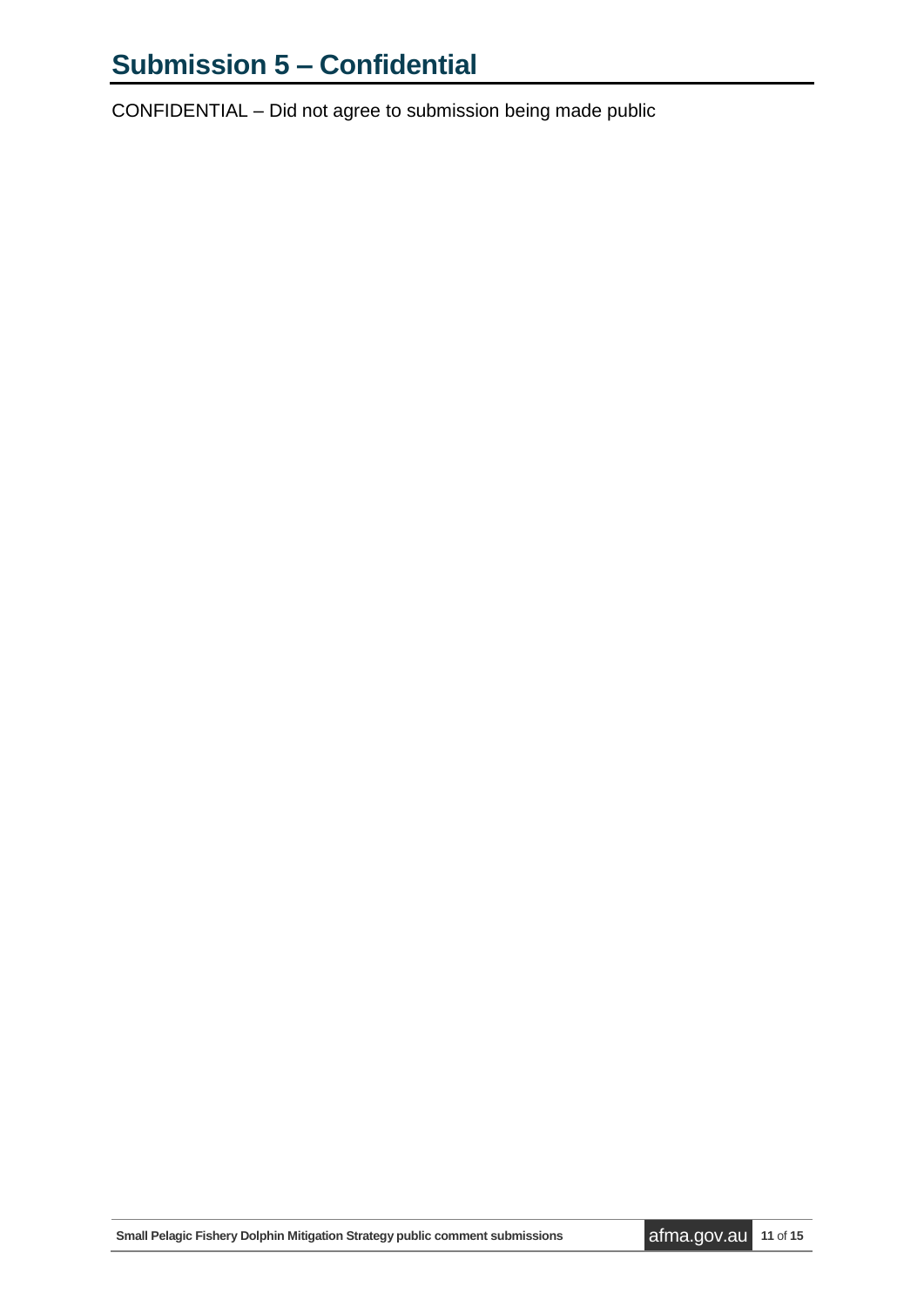# <span id="page-11-0"></span>**Submission 6 – Humane Society International (HSI)**

Date Received: Wednesday 12 April 2017 Jessica Morris Humane Society International

#### **Email**

Dear Dr Findlay

## **Re: Dolphin Management Strategy: Minimising dolphin interactions in the Small Pelagic Fishery**

Humane Society International appreciates the opportunity to provide comments on the *Draft Small Pelagic Fishery Dolphin Strategy* (the strategy). As you will be aware our organisation has a long standing interest in the bycatch of dolphins in fisheries including the Small Pelagic Fishery (SPF), as well as participating in the Commonwealth Marine Mammal Working Group. Our supporters want to know that every effort is being taken by AFMA and the industry to reduce dolphin bycatch to as close to zero as possible.

#### *Objectives of the strategy*

HSI is concerned that the objective of the strategy is to minimise the bycatch, as opposed to reducing bycatch to as close to zero as possible. Whilst AFMA's use of the term minimise may have the same intent, we strongly recommend that the objective for zero bycatch be explicitly outlined in the strategy. While trigger limits are a management tool to minimise bycatch, industry should not receive the signal from AFMA that a certain level of dolphin bycatch is tolerable. The goal must be to always strive for zero dolphin capture.

#### *Individual accountability*

HSI understands that AFMA is embracing an approach based on individual accountability. We believe that this approach should not support business as usual but help ensure that repeat bycatch of dolphins is penalised by a withdrawal of the operator's right to fish. This will help ensure the adoption of best practices and innovative approaches to prevent bycatch, avoiding the previously used excuses approach, which has resulted in significant unreported dolphin bycatch in other fisheries. The strategy AFMA proposes relies on a high degree of independently verified monitoring. HSI would like to see included in the Strategy further details of observer coverage and monitoring of fishers. We appreciate that fishers who have misreported bycatch of dolphins will be subjected to 100% monitoring for a minimum of 6 months, but feel that there needs to be an increase in monitoring of fishers who have interactions with dolphins before they reach the Criterion of 4 captures which results again in 100% monitoring.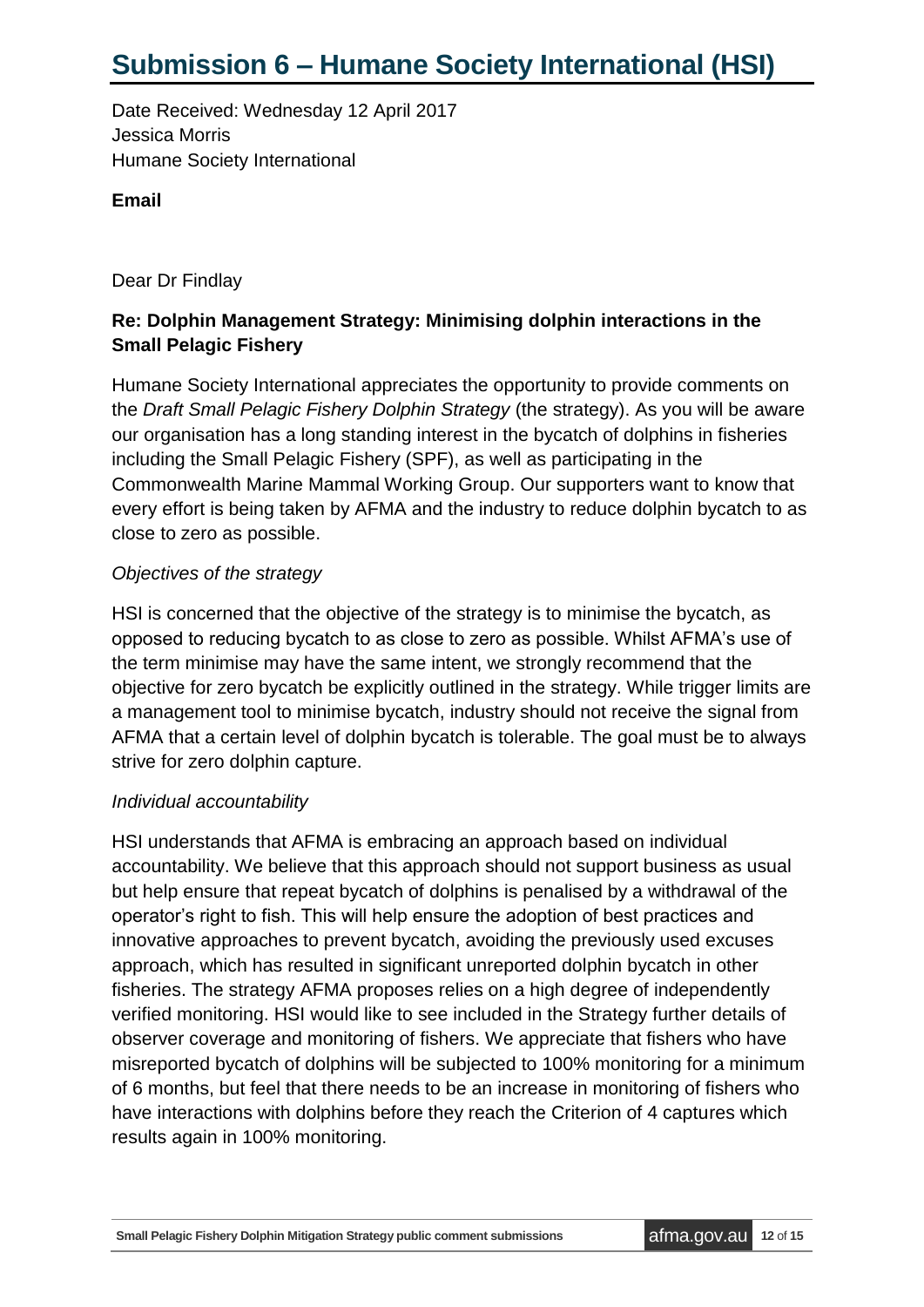#### *Scope of the strategy*

HSI supports the implementation of trigger limits and performance measures, and a maximum interaction rate for dolphins as a tool to drive down bycatch rates. However, we are concerned 1 dolphin in 50 gill sets is too high. It doesn't help that fishing effort has not been included in the Strategy to be able to determine how detrimental the cumulative impact of 1 dolphin in 50 gill sets may be, and therefore there is no way of calculating annual mortality across the fishery.

Again, HSI has concerns that the fisher and management response for the first performance measure (trigger) of "Any dolphins have been caught in a single gear set" does not have a 'move away' response for boats. History has demonstrated that one dolphin bycatch is likely to lead to more in that area so we consider this measure appropriate and should lessen the instance of more dolphin mortalities in a trip. The data should be analysed to verify industry claims that if they move on they are as likely to catch dolphins.

HSI is concerned 6 dolphins per review period per operator is too high to constrain the current catch. Please can AFMA advise the maximum and average catch per operator in the past three 6 month periods? We are also concerned that based on Criterion 6.2 an operator around Tasmania near to the border to the Eastern and Western areas of the fishery would be able to catch 12 dolphins in 12 months before being excluded from the whole fishery. One dolphin a month is far too many to able to be taken as bycatch in the fishery and therefore HSI urges that the criteria of 6 captures within 6 months be reduced to be more in line with public expectations and a precautionary approach. HSI further questions whether the review period will start from the commencement of the policy or if retrospective data from individual fishers will apply?

HSI also recommends that in addition to a limit of dolphin deaths per review period per operator there should be a fishery-wide trigger limit per review period in order to ensure excessive numbers of cetaceans are not killed. The cumulative trigger level should be set based on advice from researchers and academics with expertise in dolphin populations and natural mortality rates as well as public expectations.

We also recommend it be very clear that limits will be continuously revised downwards to reflect improved practices and technological advancements.

We recommend that the strategy should define an "interaction" and the definition should include any capture as well as mortality and any contact with fishing gear regardless of whether or not the dolphin is landed or entangled. Whilst we recognise that e-monitoring is a requirement to fish, if a dolphin is observed to drop out of the gillnet it will often not be easily distinguishable as a mortality so should be put down as a capture. This leaves the system open to potential abuse by operators, and we consider that the catch alone of an increased number of dolphins to be sufficient for the operator to return to report and review the factors involved. All captures should count towards the triggers. Therefore, an "interaction" should be defined to cover this concern.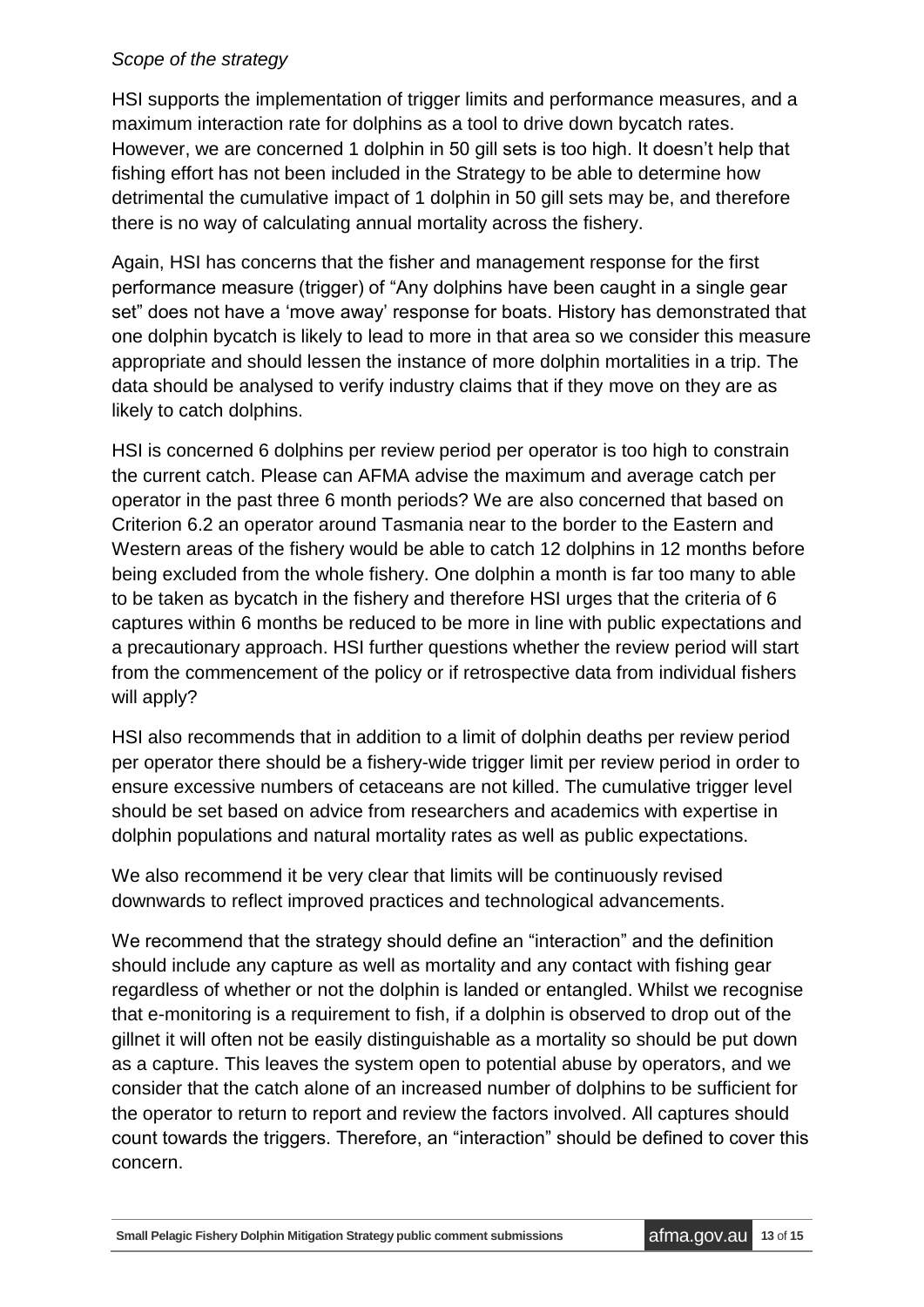## *Pair trawling*

HSI is alarmed by the mention of pair trawling in the Strategy. We understand that pair trawling is yet to be approved in the SPF but we would again like to express our opposition to pair trawling in Australian fisheries. We submitted our comments to AFMA earlier this year showing that pair trawling is one of the most detrimental fishing methods for marine mammals. If pair trawling was to be approved in the SPF then this Strategy would have to have separate and more conservative measures for Pair Trawling due to the high risk of dolphin mortality with this fishing method. Again we would like to reiterate that the approval of pair trawling in the SPF would be against our advice.

### *Actions to achieve the objectives*

HSI support the actions listed to achieve the objectives and urge these to be shared not only within the SPF as a whole, but across all Commonwealth fisheries who may have dolphin bycatch, particularly if found to be successful in eliminating dolphin bycatch.

#### *Performance measures and Dolphin Mitigation Plans*

Our organisation supports the implementation of strict performance measures or triggers, in that a management response must be enacted after the bycatch of one dolphin. We consider that triggers must also be set across Commonwealth fisheries more broadly to encourage action by all fishers, and not restrict management responses to one area, when it is clear that dolphin bycatch is a bigger problem across all fisheries.

#### *Research*

As with any species in which data is lacking on population and abundance we urge AFMA to work to the precautionary principle when considering the bycatch of cetaceans in Commonwealth fisheries. We would also like to see the commission of research into populations of specific cetacean species such as those often affected by fishing in the SPF. More research will better determine the risks to populations, areas of critical habitat and help to implement tools to minimise interactions with dolphins as part of the Strategy.

HSI supports the development of Dolphin Mitigation Plans, and urges AFMA to ensure that worldwide best practice is used to assist in the development of these plans. To reiterate we recommend zero bycatch is in line with public expectations. Trigger limits should not signal that a level of bycatch is tolerable but be clearly understood to be a management tool used to drive bycatch down to as close to zero as possible. These plans must also be regularly reviewed to reflect any emerging best practice and to put downward pressure on triggers to continually constrain the catch.

Should you have any questions or comments on the issues raised in this submission please do not hesitate to contact HSI

**Small Pelagic Fishery Dolphin Mitigation Strategy public comment submissions afma.gov.au 14** of **15**